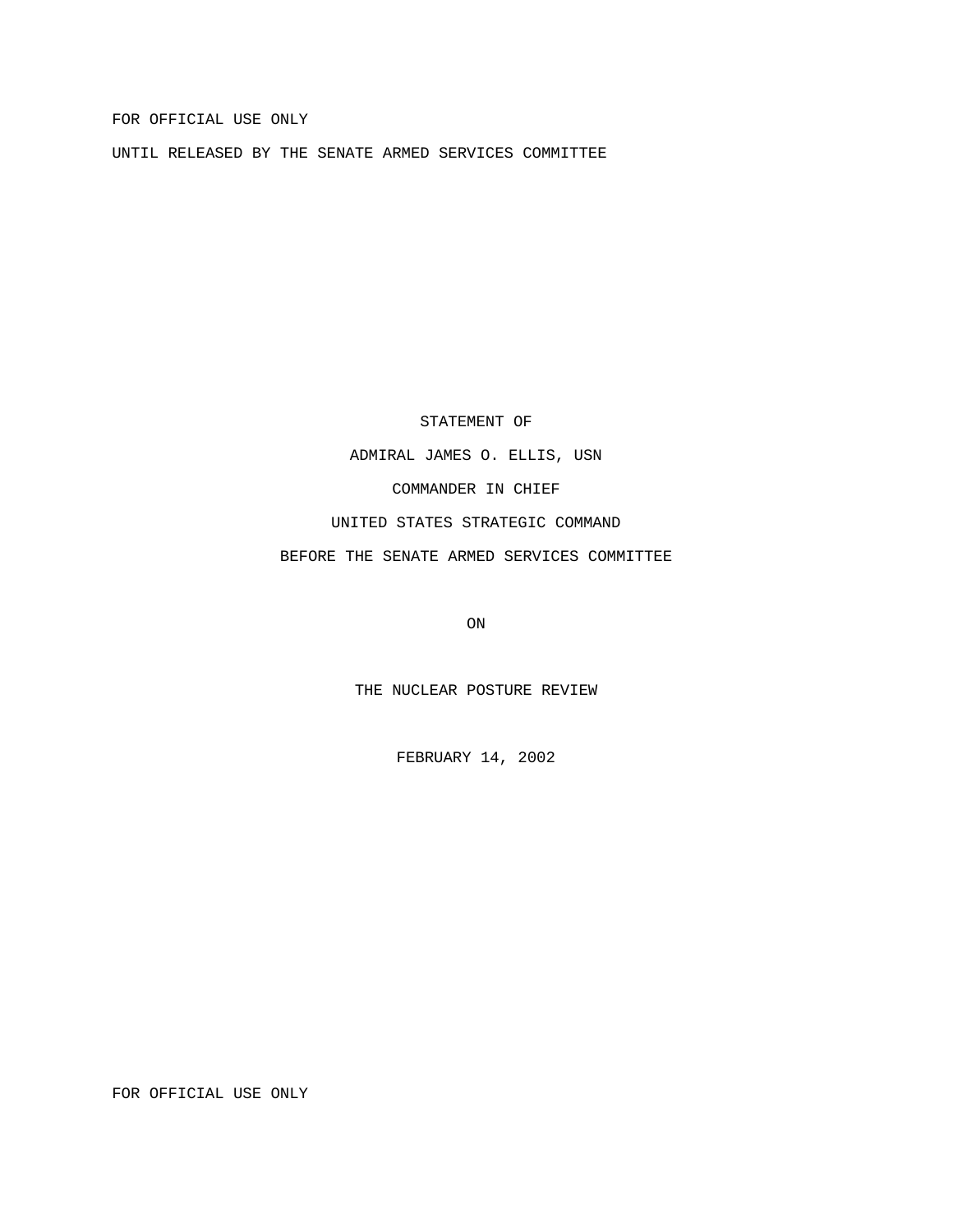# UNTIL RELEASED BY THE SENATE ARMED SERVICES COMMITTEE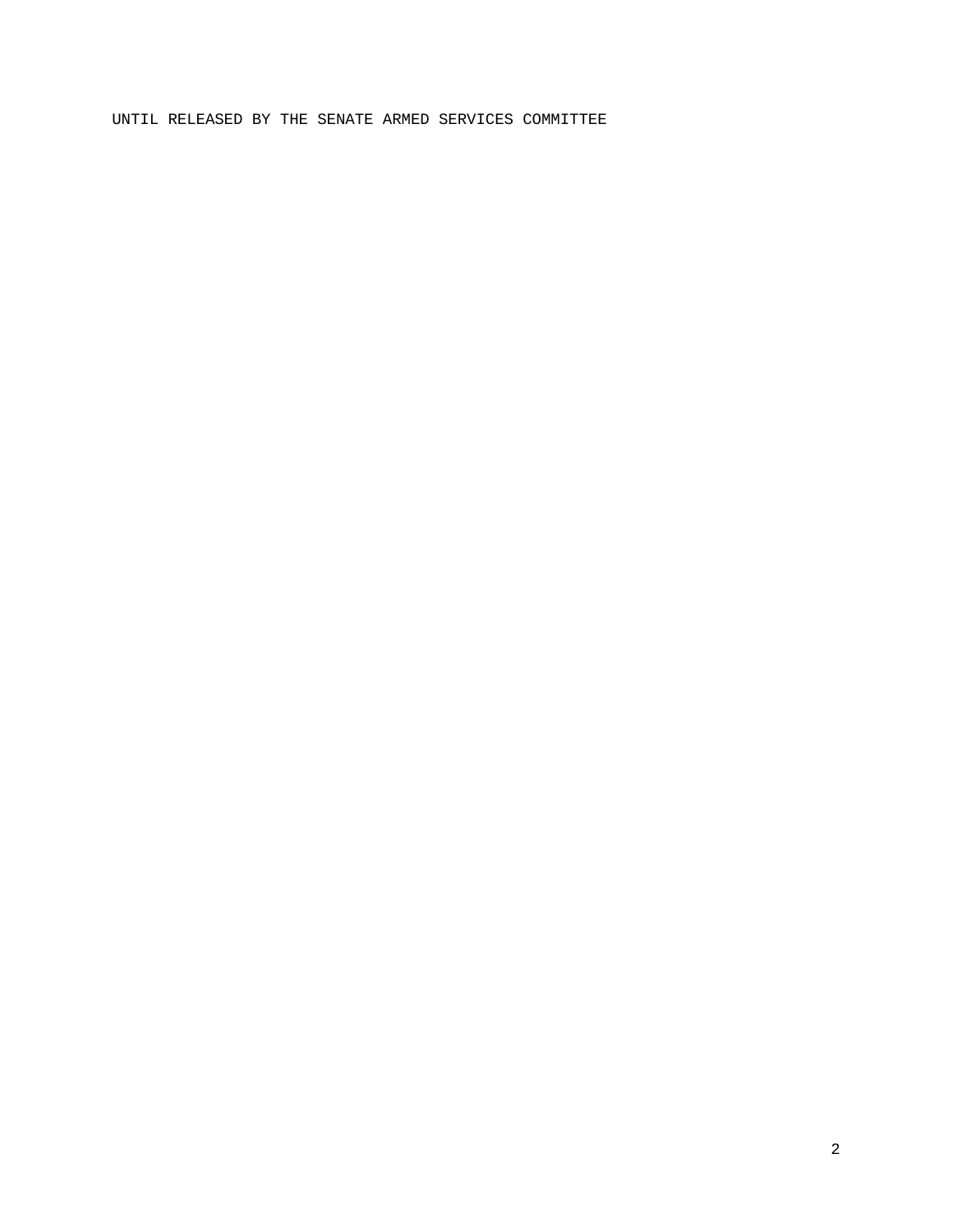Mr. Chairman, Senator Warner, Distinguished Members of the Committee. . .

I appreciate the opportunity to appear before you today to testify on the Nuclear Posture Review. As you know this is my first appearance before this committee since my confirmation hearing last September. I am honored to be invited to participate in this hearing on a major report, the conclusions of which will reshape and revitalize, respectively, our strategic policy and capabilities.

As Congress recognized in the Fiscal Year 2001 National Defense Authorization Act, a periodic comprehensive review of our nation's strategic posture is appropriate as the national security environment changes. The last Nuclear Posture Review was conducted eight years ago to address how to effectively draw down our strategic forces in the post-Cold War world. For a number of reasons, including a rapidly changing international environment and complex new national security challenges, the time is right to again assess our strategic direction. This Nuclear Posture Review provides that assessment and, indeed, moves beyond assessment to provide the initial details of a new direction, proposing a comprehensive approach that builds on the Quadrennial Defense Review's strategic foundation of assure, dissuade, deter, defend and defeat.

As you know, the Nuclear Posture Review was conducted by the Office of the Secretary of Defense. US Strategic Command participated in the review as did the Joint Staff and the Services, particularly the Air Force and the Navy. We were consulted on many issues and provided our expertise as well as our frank opinions on the report's findings as they were developed. I am pleased with the Nuclear Posture Review's balance and focus and look forward to working with Congress, the Office of the Secretary of Defense, the Joint Staff, and the Services as we work to implement these findings in the months ahead.

Many of the details and key issues involving the Nuclear Posture Review are familiar to you and have been addressed by others, but I would, however,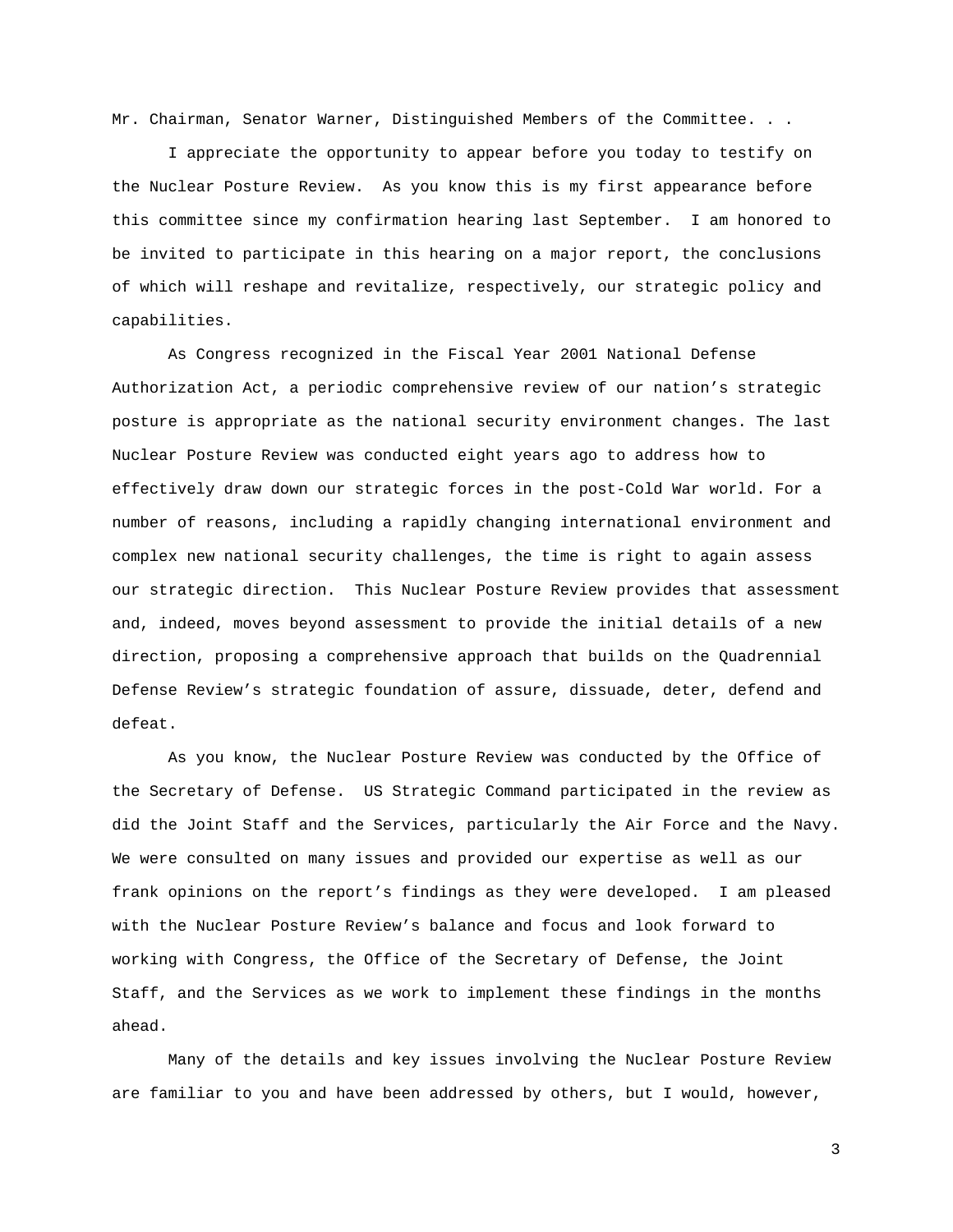like to discuss some of the key findings from my perspective as the combatant commander of our Nation's strategic forces.

#### **Modernization and Sustainment**

The first finding I'd like to highlight is the recognition of a pressing need for investment across the full range of our strategic capabilities. As we work to reduce deployed strategic nuclear warheads, this investment is needed to sustain and improve our aging operating forces, to recapitalize our infrastructure which has atrophied over the last ten years, and to refine and enhance current systems. Reductions of operationally deployed nuclear warheads to the lowest numbers consistent with national security, as the President directed, will require that remaining systems be reliable, sustainable and, therefore, fully credible.

As you know, our current operating forces, our intercontinental ballistic missiles, our bombers, and our strategic ballistic missile submarines, and their weapons, will remain the backbone of our strategic strike forces for at least the next twenty years. These platforms and their weapon systems are projected to remain in service well beyond their original design lives and require significant sustained investment to monitor and, if necessary, to replace aging and obsolete components in addition to more comprehensive overhauls or life extension programs. The NPR fully recognizes this.

Our operating forces could not be effective without robust complementary capabilities including command, control and communications systems as well as effective intelligence and planning support. Increased strategic flexibility and adaptability will require an equally robust but much more capable nuclear command and control system. The Nuclear Posture Review identifies advances in speed and capabilities in these areas as critical to improving the capabilities of our strike forces. General Myers, the Chairman of the Joint Chiefs of Staff, has similarly identified improvement in command and control capabilities as a vital component of our military's transformation. I fully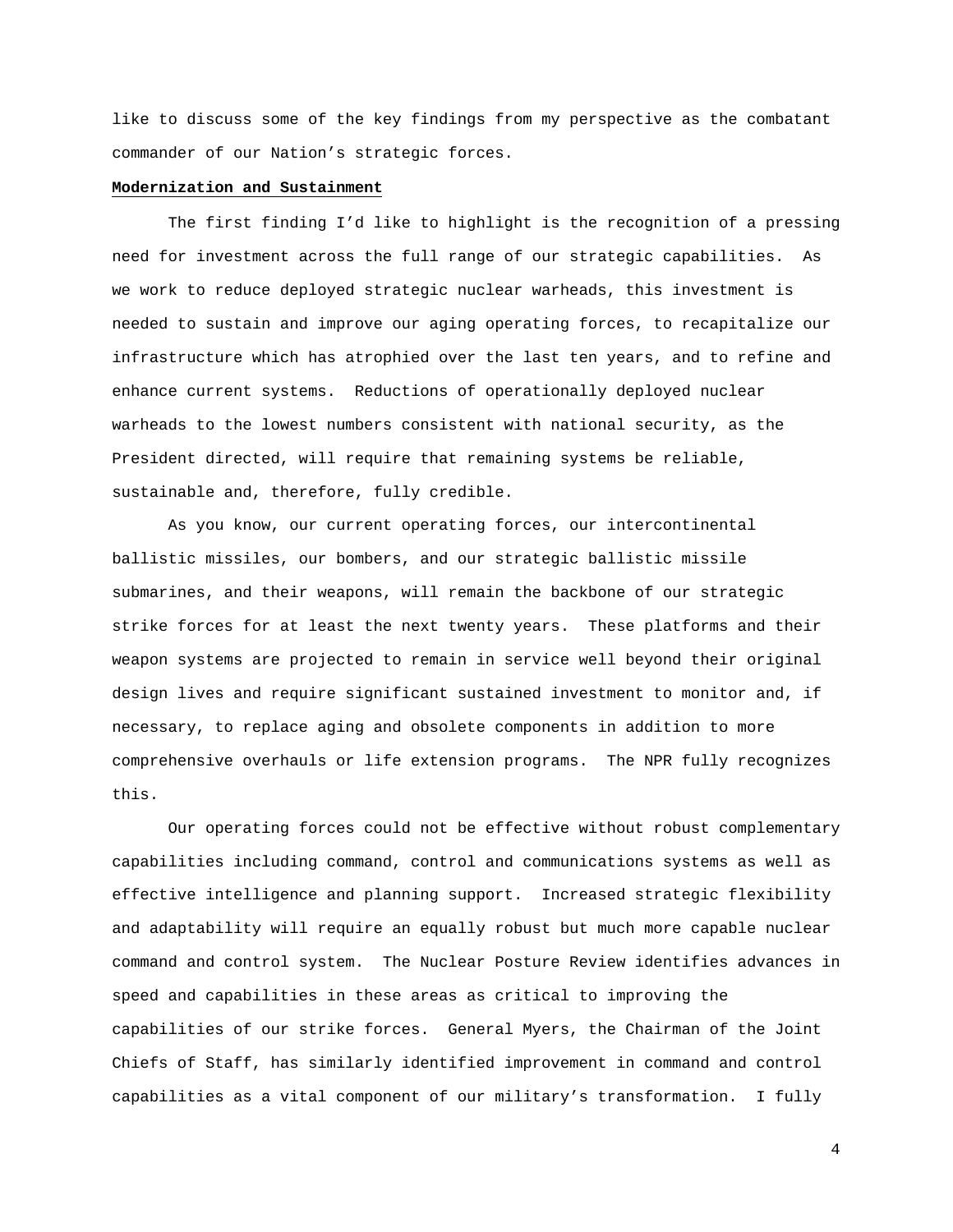support this renewed focus on improving these military capabilities. Investments in these areas are critical enablers to not only strategic forces but our overall military capability.

As the Secretary of Defense stated in his testimony last June, our military has been forced to make increasingly difficult choices between equally necessary procurement, readiness, and research and development needs over the last ten years. Strategic forces have not been excluded from this trend. The Nuclear Posture Review recognizes this and recommends renewed investment in existing and future operating forces, supporting capabilities and strategic infrastructure. I fully support those recommendations. Thankyou for the positive steps you've already taken in this committee to provide much needed funding to improve these capabilities and for your continued support in this vital area.

### **Nuclear Warhead Reductions**

A second key finding of the Nuclear Posture Review is the need for a measured approach to operationally deployed nuclear warhead reductions. This approach meets the President's direction and establishes as a goal the lowest number of deployed strategic nuclear warheads consistent with the Nation's national security needs. I fully support it.

The Nuclear Posture Review directs periodic assessments to evaluate the strategic environment and our progress in developing new capabilities for our strategic forces. These assessments allow us to respond appropriately to any emerging threat, dissuade any potential adversary and provide assurance to our allies of our resolve.

### **Broader Definition of Strategic Forces**

The third key finding of the Nuclear Posture Review is the recognition that our strategic capabilities should not be limited to nuclear weapons alone. The inclusion of non-nuclear, and, potentially, non-kinetic capabilities into our strategic options provides a number of benefits. First, it helps to raise the nuclear threshold by providing the President with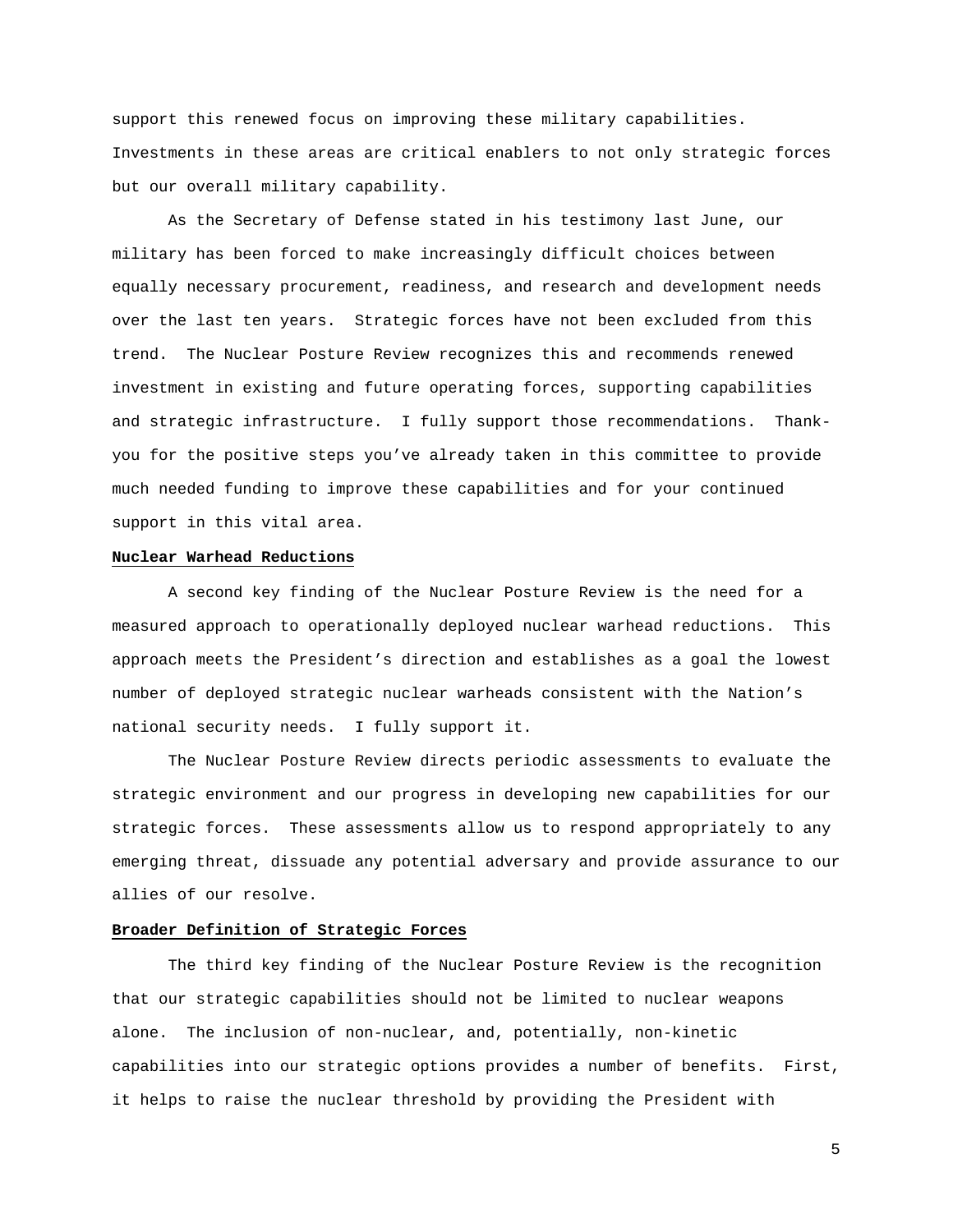strategic options in a crisis or conflict that do not rely solely on nuclear weapons, yet still convey the Nation's resolve and determination. Second, integrating non-nuclear capabilities into strategic forces strengthens our joint approach to developing and operating military forces. In the past, there have often been unique requirements for nuclear forces beyond those of conventional forces. Now, with technological advances, we have the potential to seamlessly integrate existing or projected enhancements to non-nuclear capabilities such as communications, intelligence flow and precision strike to improve our strategic capabilities. The integration of what had previously been considered conventional capabilities into national strategic plans allows for the development of responsive, adaptive, and interoperable joint forces that can be employed in a wider range of contingencies. There are certainly challenges associated with incorporating non-nuclear capabilities into our strategic forces, however, the benefits far outweigh the concerns.

## **Operational Flexibility**

The final finding of the Nuclear Posture Review is the need for more flexible and adaptive planning in support of our strategic forces. US Strategic Command is in the process of developing a more flexible and adaptive planning system that retains the rigor and expertise developed over the last forty years, yet employs modern computing techniques and streamlined processes to significantly improve our planning capability for rapid, flexible crisis response in the face of new national security challenges. This new approach to planning will require significantly more collaboration with the regional combatant commanders as we continue to better integrate our military capabilities across the spectrum of conflict.

#### **Conclusion**

There are many positive results that will accrue from the Nuclear Posture Review process. A comprehensive and focused assessment of our strategic posture has provided new concepts that can both allow us to reduce our deployed nuclear weapons inventory and strengthen our national security to